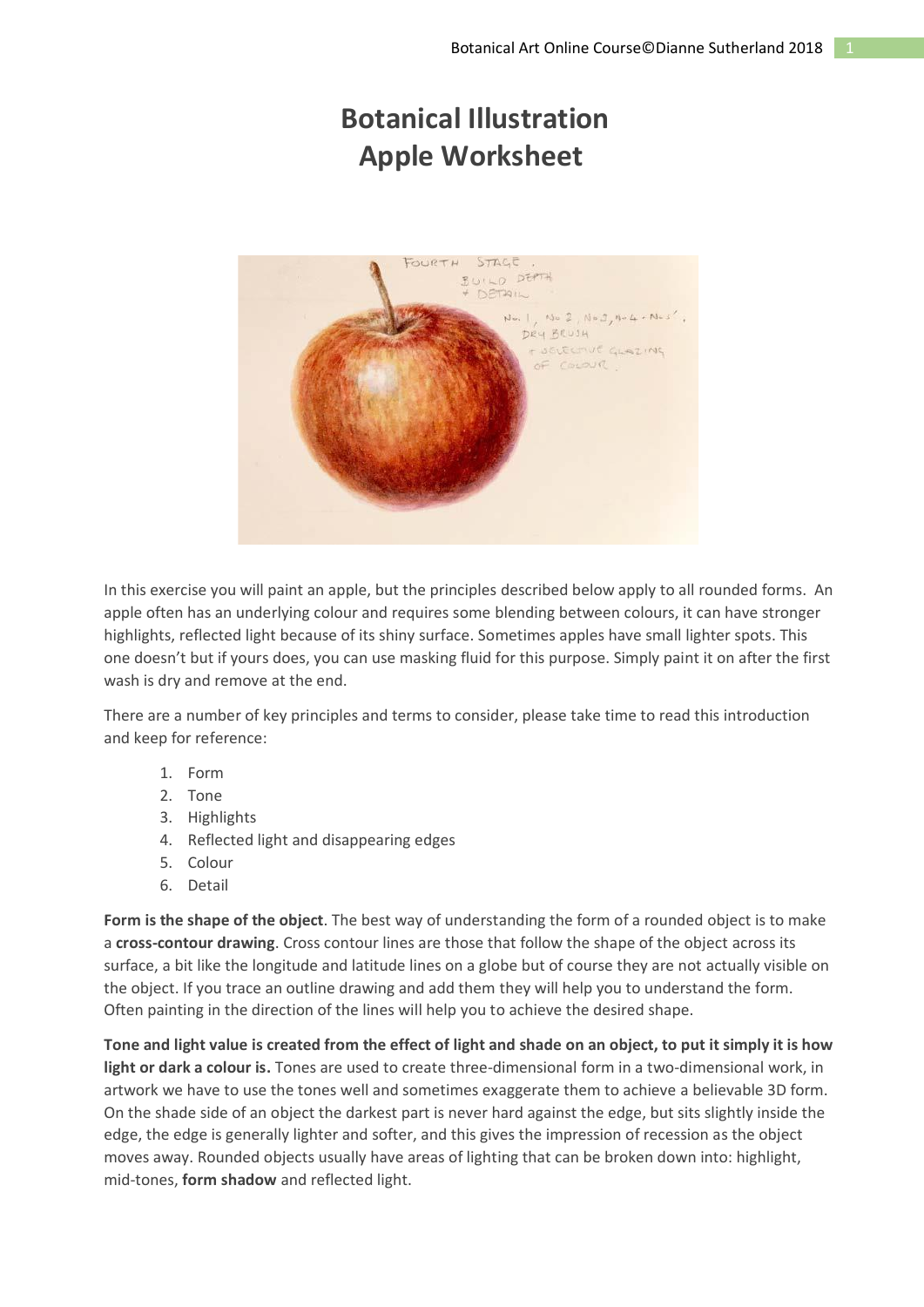**Highlights** occur where the light hits the subject, they are usually not completely white but have a pale blue colour around them. Any high light value blue colour can be used to paint this colour, such as Cerulean blue, Manganese Blue, Cobalt or Verditer. If you paint the area for the highlight with clean water and then paint around it with a dilute wash of pale blue to achieve a soft edge of blue around the white of the highlight this will push the highlight forward.

**Reflected Light is the area of light that sits underneath the form shadow,** it occurs where light bounces back onto the subject, either off the surface that the fruit sits on or from other fruit which are in close proximity. You can enhance the effect of reflected light by placing the fruit on a shiny surface. Remember that reflected light is always darker than the brightest highlight. Cobalt Violet and Purple Magenta as well as light blues can all be used to paint a light wash to create reflected light, this colour must be preserved and not painted over or the effect is lost.

**Disappearing Edges.** This is a technique in which the edges of a rounded object are painted in paler tones to give the impression of distance because the edges are further away from the viewer. This approach is similar to painting reflected light. This effect is achieved by painting the first pale wash right up to the outer edges, then subsequent washes are kept away from the edges (more layers of paint are nearer to the centre).

**Colour.** As already explained, the paler washes are applied first. Then use warmer transparent colours nearer to the middle of the subject to bring forward the part of the subject that is nearer to you, I sometimes refer to this as the 'hot spot' where colours are stronger and most saturated. Keep in mind that warmer shades generally bring things forward and cooler colours recede (although you will find exceptions to this). Work with brushstrokes that follow the contour of the surface, in the same directions as the contour lines but ensure that you are blending then to create a smooth finish. A damp short flat or filbert is useful for this purpose.

**Detail.** The marks, blemishes, spots and any other details are added at the very end using a detail brush, such as a size 1 or 2 miniature. You may also need to tidy up some edges and a short synthetic flat brush.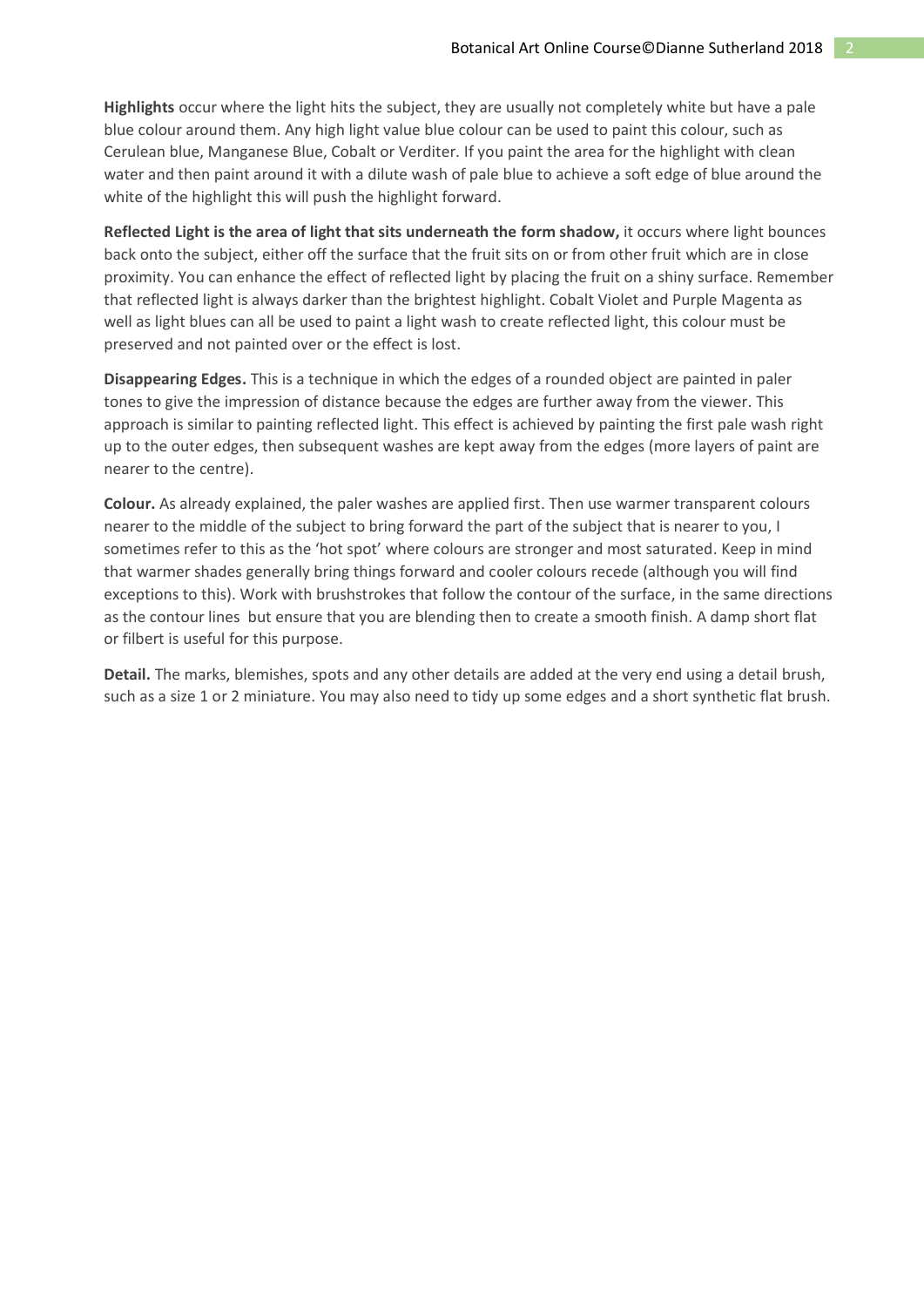# **Drawing and Painting: Apples**

**Before you start. Make sure that the lighting is good. Use a lamp at one side of the subject to create light and shade. Here the lamp is positioned upper front left.**

# **Stage 1. Form and Tone**

#### **Step 1. Observe: Think Shape, Measure and Draw**

- The first task when painting any subject is to observe and gather as much information as possible.
- Take measurements of the subject. Height, width and widest point of the fruit are the most important measurements.
- Mark out the basic measurements within a box shape.
- Make an outline drawing
- Make a rough 'cross-contour' drawing of the subject within the box. You can also plot the highlight and form shadow on the cross-contour drawing
- When you are happy with the drawing, transfer it to the watercolour paper, using tracing paper



## **Step 2. Think about and understand the tonal values (light and shade)**

• Make a quick monochrome study of the subject. Transfer the outline to your sketchbook or watercolour paper. Begin with the light wash of black or any dark single colour, leave only the centre of the brightest highlight white. If necessary add more mid tone, keeping away from the outer edges and finally the darker form shadow, again keeping clear of the edge beneath it.



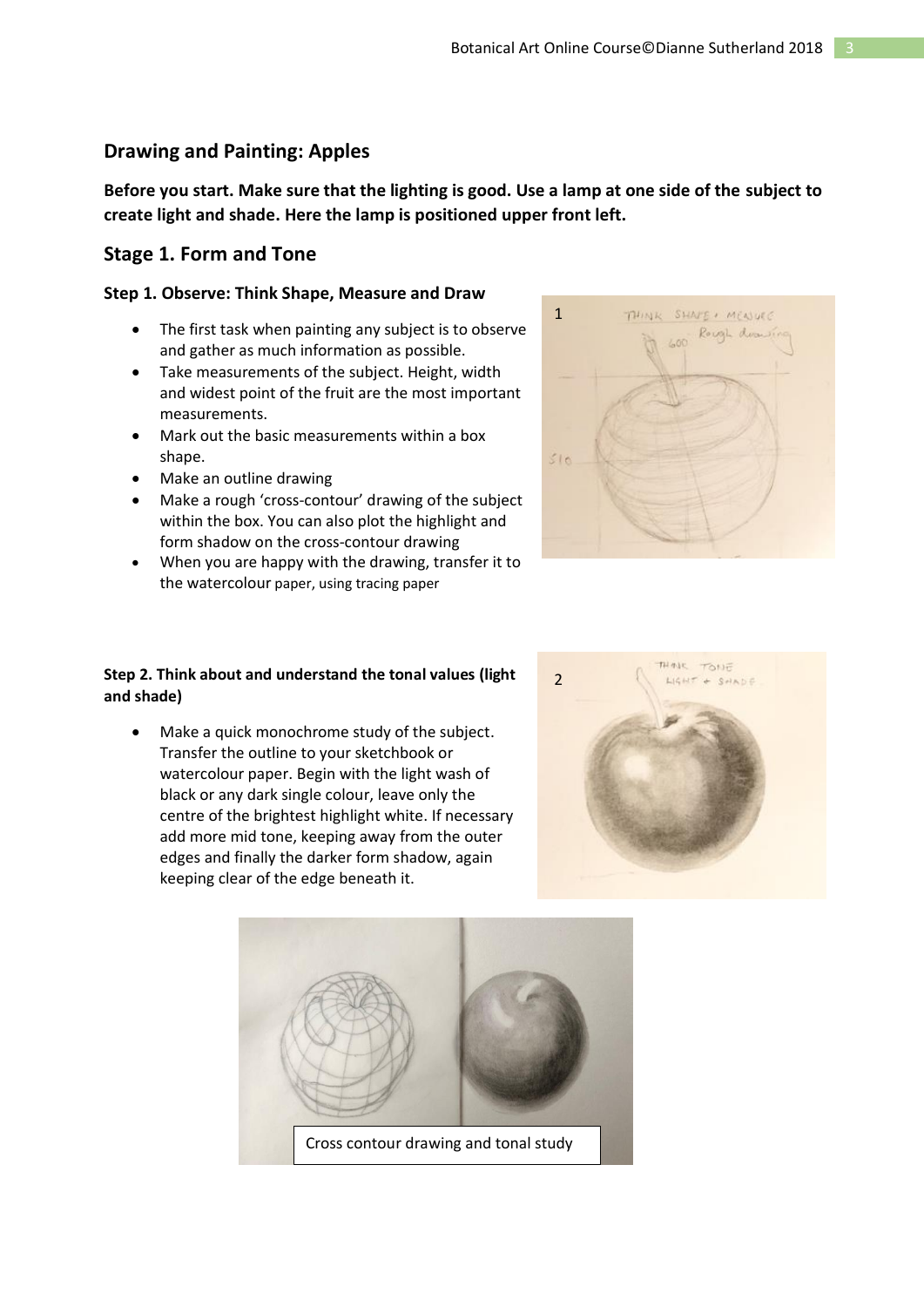## **Stage 2. Painting**

**Step 1. Work out the colours:** Make colour notes and work out all of the colour mixes to be used, paint colour swatches. Here I use manganese blue and quinacridone magenta for the reflected light, which is a violet colour, also a touch of the manganese blue can be used around the highlight. Transparent yellow and manganese blue for the underlying colour. Scarlet lake and permanent carmine fore the reds (warm and cooler red). For the darkest shade I use a mix Permanent Carmine, Indanthrene Blue and Transparent Yellow.

I paint swatches of each colour and write down all of the colours used in the mixes.

**Step 2. First Wash:** Wet the surface of the area to be painted with clean water using a size 5 -7 brush. Leave the centre of the bright highlight clear of water.

Apply a wash of the violet mix just at the lower righthand side. Switch to the underlying yellow mix and paint the rest of the surface, leaving the brightest highlight clear of paint. Some blue can be added around the highlight but care needs to be taken here not to create green, so I decided to add this later.

Try to keep the outer edges soft, but if they do form, soften with a damp filbert brush.

**Step 3. Second Wash:** When dry, wet again with the wash brush but be more **selective in the application**  and **do not work right up to the outer edge**, the brush slightly dry and soften into the outer edge so that it is just damp rather than wet. Start to add the red darker colours. This layer should be more selective in application but still relatively light, paint with a slightly more concentrated and creamy mix of colour.

You will see that the warmer concentrated scarlet is found nearer to the centre of the fruit. Stay away from the highlight though and the also the outer edge, particularly on the lower right-hand side, where the reflected light is found. You can see some of the pattern emerging too and this is created by working in the direction of the pattern with the downward contour.